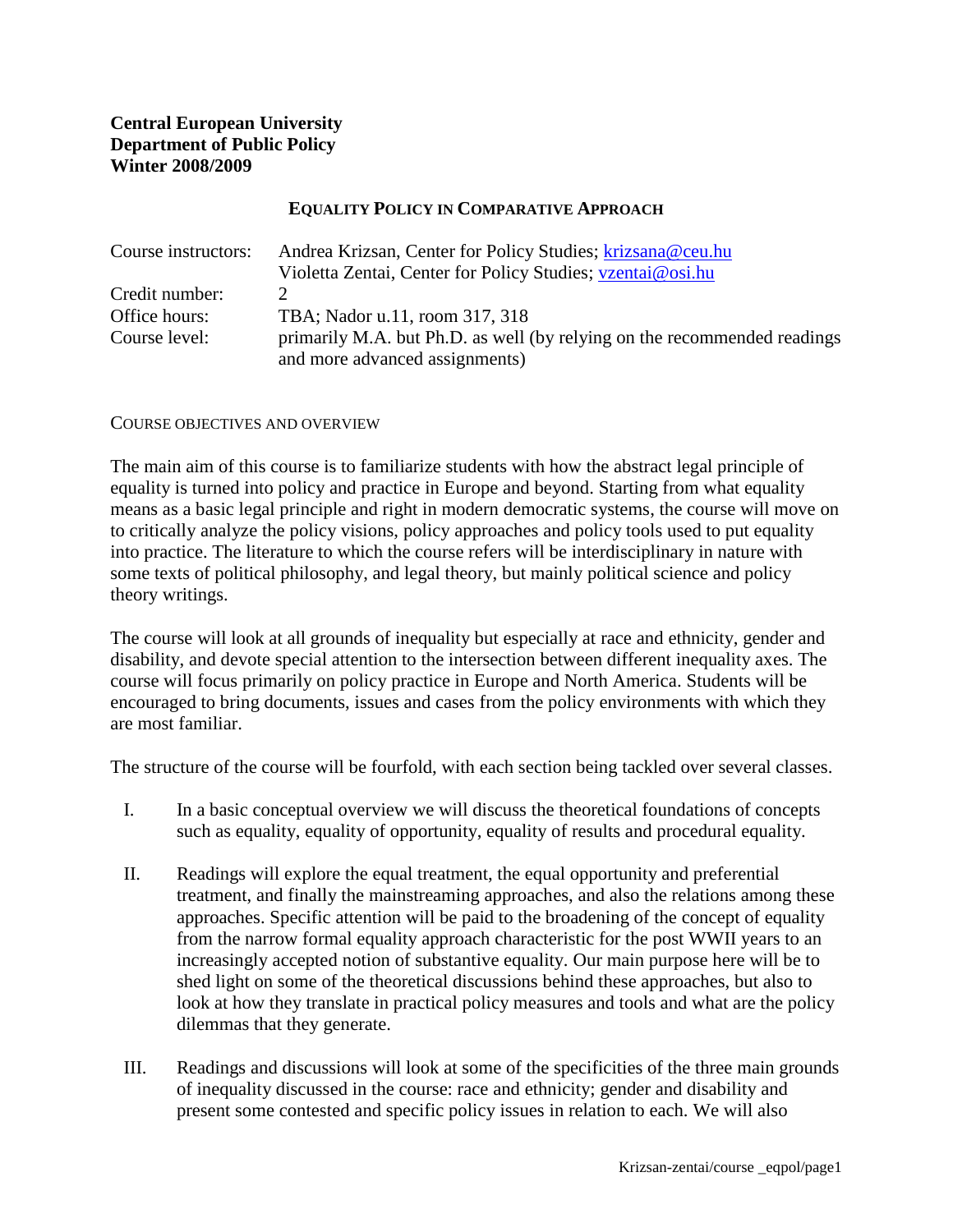specifically address the problem of intersectionality between inequality grounds and the specific policy issues brought up by it.

IV. Topics in this section will look at the main policy-making levels on which equality policy is conceptualized and implemented, and the actors instrumental in this process: international and regional intergovernmental ones, state level and at non-governmental ones, both national and transnational. Our purpose here is to discuss specific equality related policy processes including the importance of transnational diffusion of norms, the role of intergovernmental, transnational and national actors in this process, but also the role of national enforcement, regulatory and implementation agencies specific to dealing with equality issues.

# TEACHING METHOD AND LEARNING OUTCOMES

The course will meet once a week and work in a seminar format. After the discussion of the required readings in which all students are expected to take part, presentation(s) will follow that reveal the challenges that policy actions face in transnational and domestic context in regard to the problems/themes of the specific classes. Presentations thus will introduce key legislative devices, strategies, institutional mechanisms, etc. that beyond some tangible policy lessons help explain, contest, or specify the main arguments of the required readings. The assignment for presentation will be either individual or small group based depending on the size of the class.

The course will sensitize students interested in larger and specific issues of governance, politics, and public policy to challenges of social diversity, cleavages and distinctions pertinent to most developed and new democracies and societies in transformations. Due to the nature of the topic, the course will invite students to develop their skills of critical thinking by understanding major theoretical and moral debates that shape considerations on the principles of social equality and justice. The teaching method will ensure that students have to regularly synthesize different pieces of knowledge (discussion of the core readings), to critically evaluate the differences and overlaps of arguments (presentations), to do targeted small inquiries for relevant policy cases (voluntary presentations and term paper), and to develop their academic writing skills (written support to the presentation and term paper).

# ASSIGNMENTS AND ASSESSMENT

(1) All enrolled students are expected to carefully consult with the required readings prior to classes, ideally by taking notes that help the participation in the discussions. Active participation in the seminar discussions is expected from all students. Diligent completion of the presentation assignment (see below) does not exempt anyone from this general assignment. Seminars will be discussion-based, and their success will largely depend on participants' contributions to the debate.

*Weight to the grade: 30%* 

(2) Students will sign up to two seminar presentations during the semester. These presentations shall be based on independent inquiry pursued by students on concrete international or domestic policy measures (laws, green papers, strategies, institutional mechanisms, etc.). The inquiry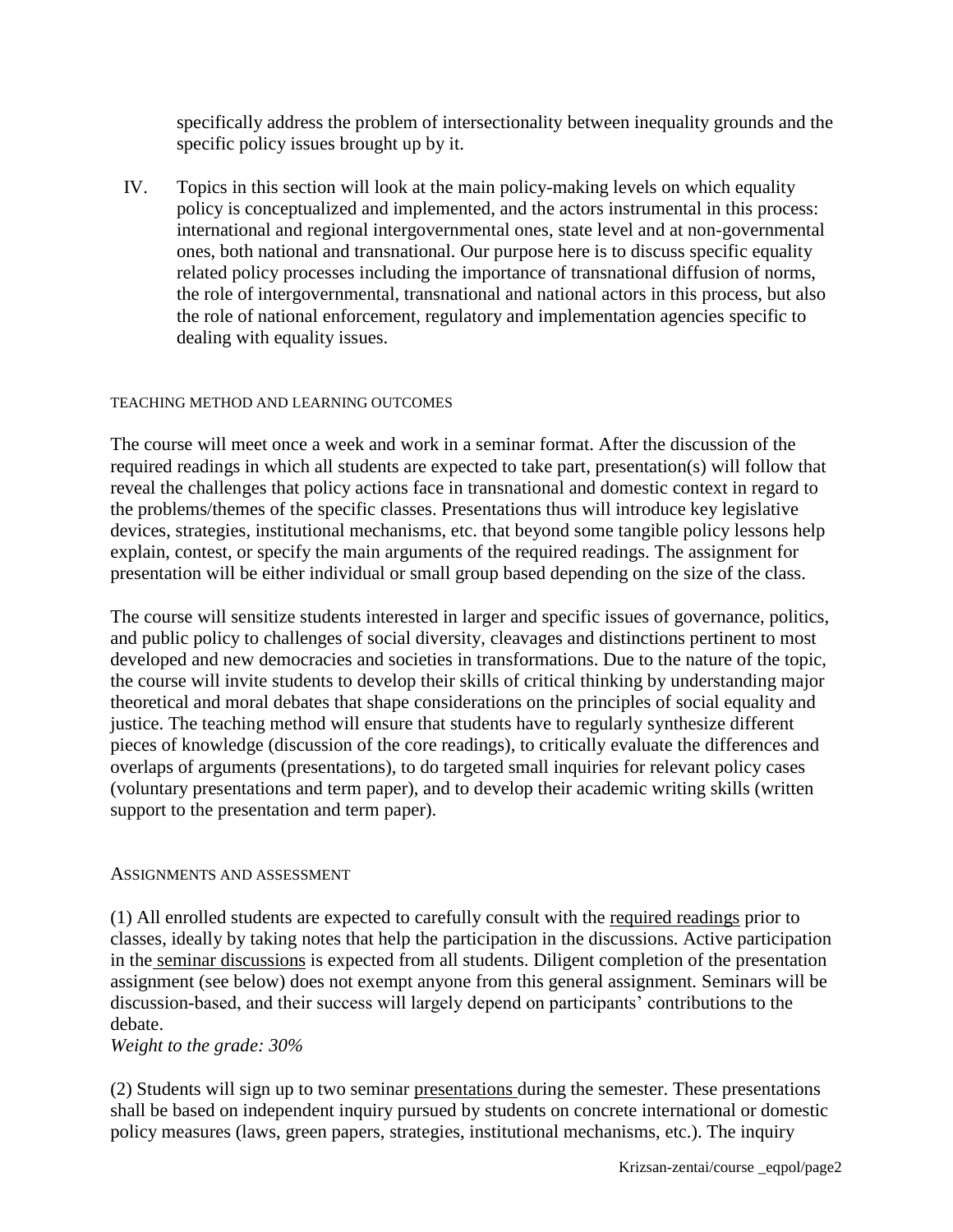offers a critical reading of the selected policy measure in the light of the assigned readings to which guidance will be provided by the instructors. The presenters will be expected to sum up the results of their inquiry in 10 minutes maximum. The presentations should be supported by a maximum two-page hand-out distributed to all members of the class. An outline of the presentation/hand-out should be submitted to the course instructors (email) 3 days prior to the class so that necessary adjustments could be discussed. *Weight to the grade: 30%* 

(3) Students will have to take part in a *mid-term* and a *final exam* (both of them take-home). Instructors will offer 3-4 topics from which each student chooses and discusses one in writing (1,200 words per paper). Detailed instructions will be given with the exam questions. It is allowed to use all notes, readings, etc. Timing will be announced at the beginning of the semester through coordination with other instructors of the Department of Public Policy.

Those students, who are going to write their MA theses in a topic that is directly related to equality policies, may choose to write a term paper instead of the two exams. The paper (3,000 words) should follow either the genre of an academic paper or that of a policy study. Further instructions on these genres will be provided upon individual request. A two-page outline of the term paper should be submitted by February  $20^{\text{th}}$ . Preliminary discussion with the course instructors is encouraged.

Both take-home exams and term papers should respect the following rules: Please note that late papers submitted after the deadline will be marked down by half of a letter grade per day. The papers should be double- or 1,5 spaced, appropriately referenced, and provide a bibliography of sources consulted. Please include the word count on the title page. All written assignments should be produced exclusively by the student who submits the work. Any text reproduction which is not clearly identified and attributed will have to be considered as plagiarism (see related provisions and guidance in the Student Handbook and other relevant University policies and regulations). *Weight to the grade: 40%* 

#### AUDIT STUDENTS

Audit students are expected to do all required readings in the class and to actively participate in the class discussions and additionally to make at least one seminar presentation.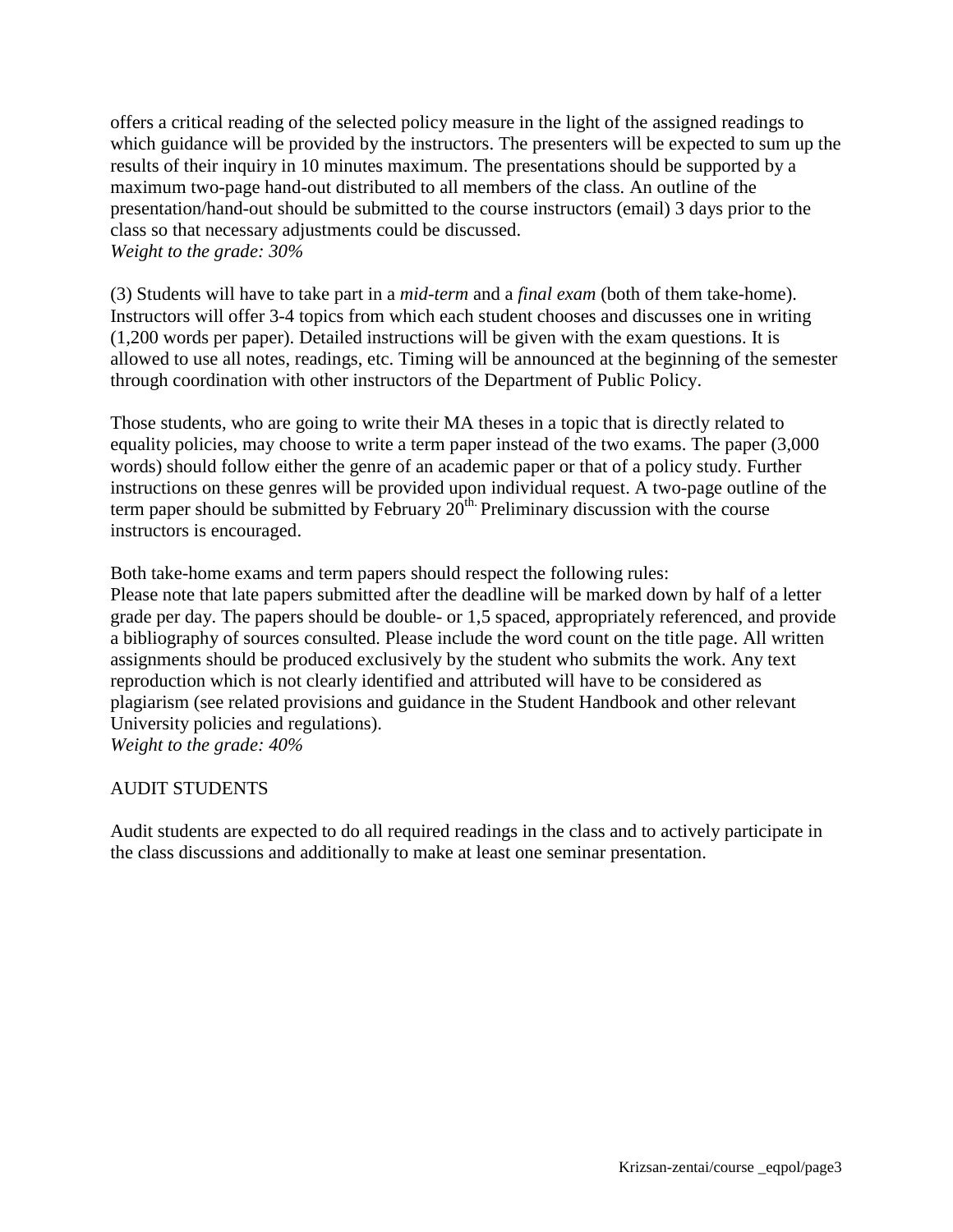TOPICS AND READINGS

# **I. Introduction**

Readings and discussions will overview the theoretical foundations of the equality concept and their roots in social, legal, and political theory.

# **1. First Week: Introduction - Basic Concepts**

The overall aim of the class will be to introduce and define basic concepts of equality theory and policy.

Readings

Sandra Fredman (2002) "Equality: Concepts and Controversies" in *Discrimination Law*. Oxford UP. Pp. 1-26

# Recommended

Michel Rosenfeld (1991) "Definition of key concepts" in *Affirmative Action and Justice:* Yale University Press: 11-42.

# **II. Visions of Equality**

This section of the class will discuss the three different general approaches to equality and the policy tools related to them. The three approaches are: equal treatment, equal opportunities and positive action for disadvantaged groups and, third, mainstreaming equality.

# **2. Second Week: Equal Treatment – Anti-discrimination**

This week we will discuss the idea of formal, procedural equality, and the principle of nondiscrimination. Legal concepts of direct and indirect discrimination will also be introduced. The discussion will be geared towards understanding how formal procedural approaches to inequality prove to be insufficient in addressing the deeply rooted social problem of inequality.

# Readings

Sandra Fredman (2002) "Legal concepts: Direct, Indirect Discrimination, and Beyond" in *Discrimination Law*. Oxford UP. Pp. 92-116

Paul Brest (1976) The Supreme Court 1975 Term. Forward: In Defense of the Antidiscrimination Principle, 90 *Harvard Law Review* 1-55.

# Recommended

Andrew Koppelman (1996) "Process Based Theories" in *Antidiscrimination Law and Social Equality.* Yale University Press New Haven, London. Pp. 13-57

Presentations: critical reading of domestic anti-discrimination laws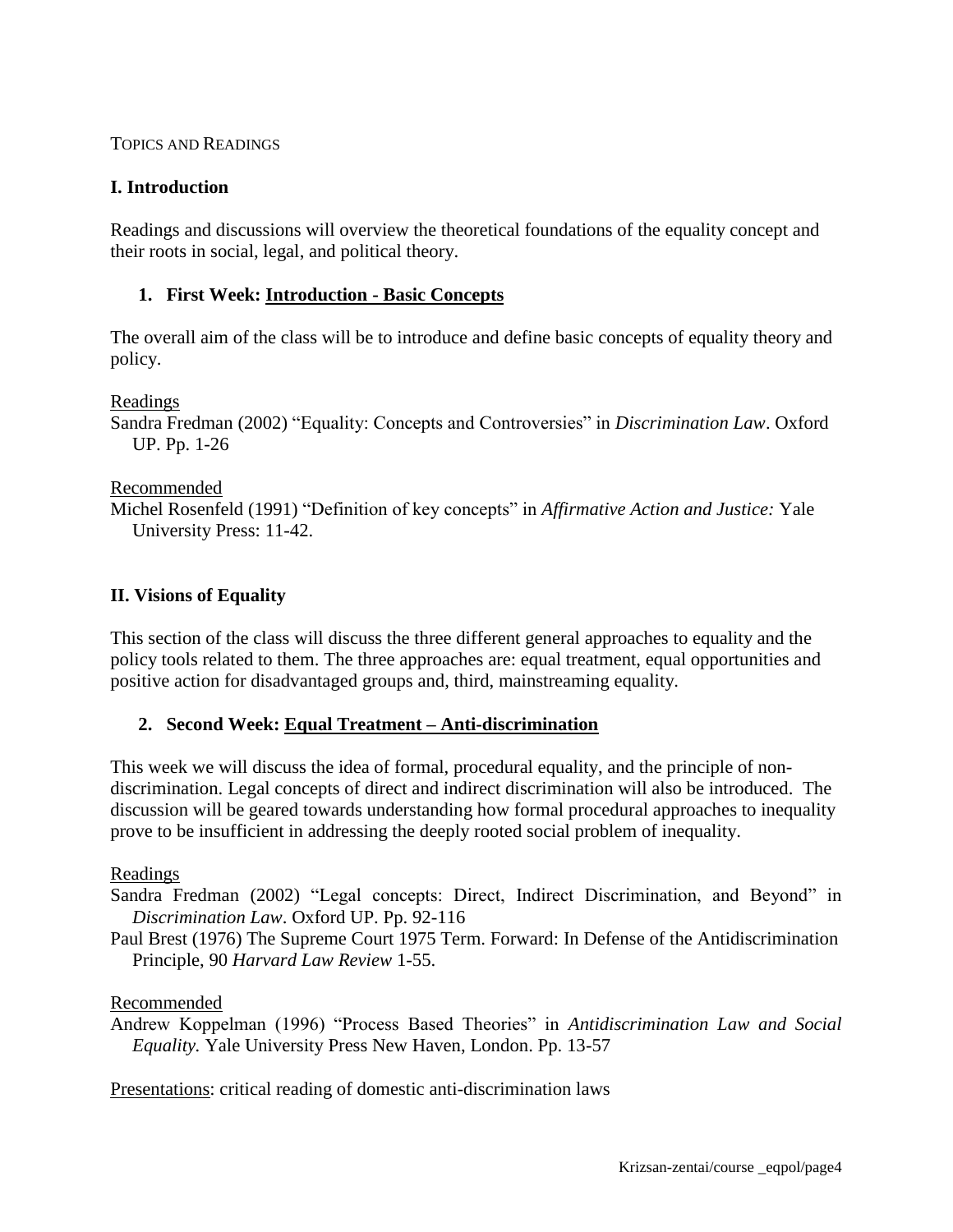# **3. Third week: Equal Opportunity and Positive Action**

This week we will deal with substantive approaches to equality, from substantive equality of opportunity to result-based approaches to equality and the way they relate to procedural approaches to equality, discussed during the previous week. We will introduce the distinction between individual models of justice and group models of justice.

We will explore possible policy responses that come under this approach from targeted equal opportunity programs to rigid affirmative action programs, and discuss some debates revolving around them

### Readings

- Sandra Fredman (2002)"Beyond Indirect Discrimination" and "Symmetry and Substance: Reverse Discrimination" in *Discrimination Law*. Oxford UP. Pp. 121-160
- Colm O"Cinneide (2006) "Positive Action and the Limits of the Law" in *Maastricht Journal of European and Comparative Law.* Vol. 13/3. Pp. 351-365.
- Thomas Nagel (1977) "Introduction" in Cohen, Nagel, Scanlon eds. *Equality and Preferential Treatment.* Princeton UP. Princeton, New Jersey. Pp. VII-XIV.

### Recommended

- Andrew Koppelman (1996) "Result-based Theories" *Antidiscrimination Law and Social Equality.* Yale University Press New Haven, London. Pp. 57-115
- Ronald Dworkin (2005) "Affirmative Action: Does It Work?" and "Affirmative Action: Is It Fair?" in *Sovereign Virtue. The Theory and Practice of Equality.* Harvard UP. Pp.386-427
- Christopher McCrudden (1982) "Institutional Discrimination", *Oxford Journal of Legal Studies*, Vol. 2, No. 3. Pp. 303-367.
- Annette Borchorst (1999) "Gender Equality law" in Christina Bergquist et. al. eds. *Equal Democracies*. Skandinavian U.P. Pp. 190-208
- Presentations: legal provisions for affirmative action; affirmative action based policy programs and impact assessments

# **4. Fourth Week: Transformation – Mainstreaming equality**

Mainstreaming, the most novel approach to equality will be discussed, which purports to transgress both the logic of the equal treatment and of the positive action approach, by suggesting a thorough cultural transformation of the society. The discussion in the class will address the relationship and innovation of the mainstreaming approach as compared to the other visions of equality and also will discuss some of the contestation, theoretical and practical alike, around the concept and its transposition into policy.

# Readings

Teresa Rees (1998) *Mainstreaming Equality in the European Union: Education, Training and Labour Market Policies*, London: Routledge, Chapter 3 "Conceptualising Equal Opportunities" (p.26-49) and Chapter 10 "Mainstreaming Equality" (p. 188-194)

Andrew Koppelman (1996) *Antidiscrimination Law and Social Equality* Yale University Press New Haven, London. Introductory chapter. Pp. 1-13.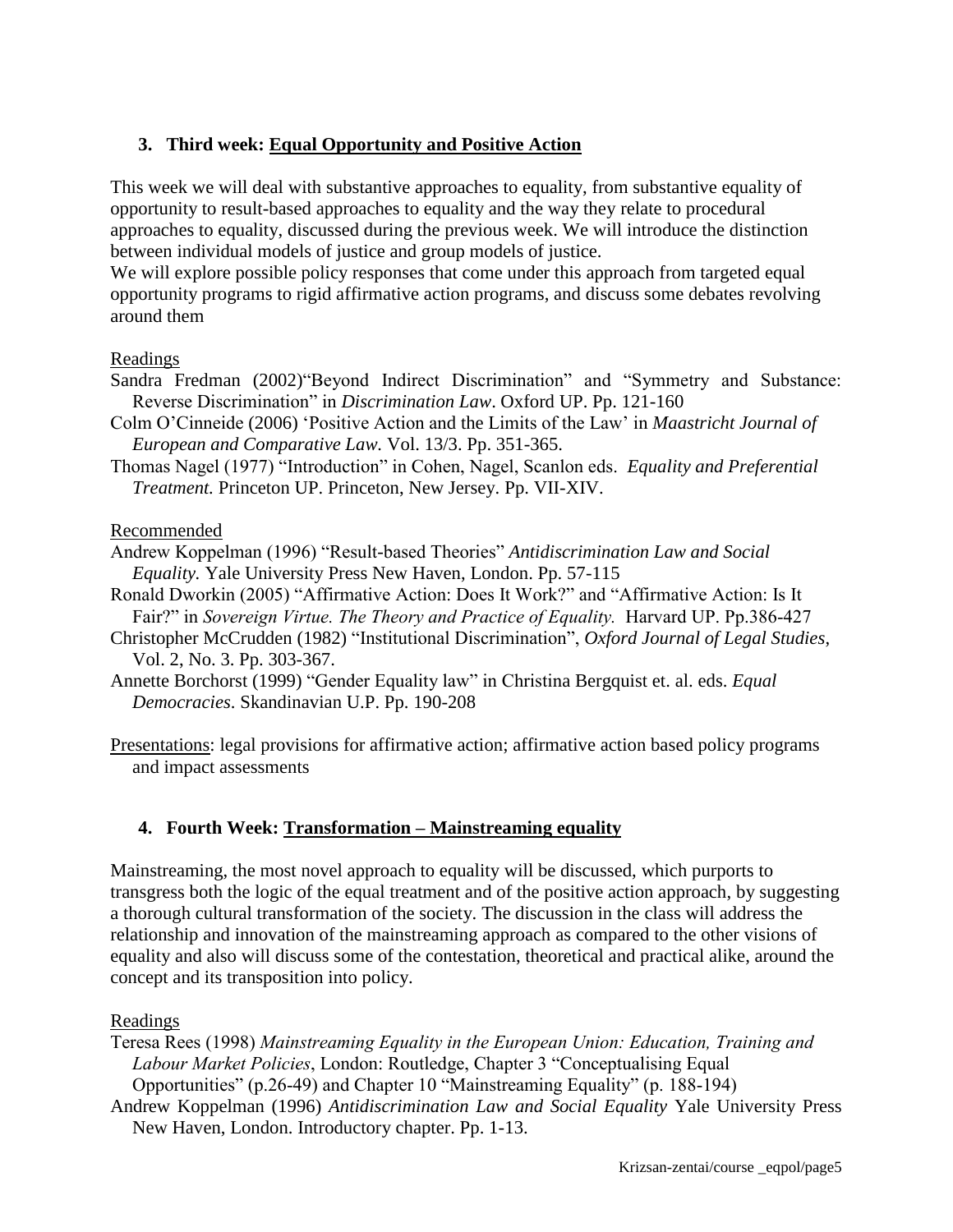#### Recommended

- Council of Europe "Gender mainstreaming. Conceptual framework, methodology and presentation of good practices." Final report of Activities of the Group of Specialists on Mainstreaming (EG-S-MS). Strasbourg, May 1998
- Sylvia Walby (2005) "Gender Mainstreaming: Productive Tensions in Theory and Practice" *Social Politics: International Studies in Gender, State and Society*. Volume 12, Number 3, Fall, pp. 321-34
- EC Disability High Level Group Position Paper "Disability mainstreaming in the new streamlined European social protection and inclusion processes" [http://ec.europa.eu/employment\\_social/index/good\\_practis\\_en.pdf](http://ec.europa.eu/employment_social/index/good_practis_en.pdf)
- Carol Miller and Bill Albert (2005) Mainstreaming disability in development: Lessons from gender mainstreaming. [http://www.disabilitykar.net/docs/gender\\_summary.doc](http://www.disabilitykar.net/docs/gender_summary.doc)

Presentations: international or domestic mainstreaming strategies, legal provisions and policy mechanisms; textbooks or instructional materials or policy makers

# **5. Fifth Week: Equality of what? Groups and categories**

Having seen the possible theoretical and policy approaches to equality, this class will discuss a crosscutting theme: what is the scope of equality policy, what do the categories used in equality policy have in common? Is equality policy aimed at individuals or groups? What are the specific groups whose members should be protected? What criteria define such groups and their members? Can we justify protection for traditional equality grounds such as ethnicity or gender, while neglecting poverty or class?

#### Readings

Sandra Fredman (2002) "The Scope of Discrimination Law: Grounds of Discrimination" in *Discrimination Law*. Oxford UP. Pp. 66-82

Sandra Fredman, (2007) 'Recognition or Redistribution: Reconciling Inequalities' *South African Journal of Human Rights* 23: 214-234

#### Recommended

- Owen Fiss (1976) "Groups and the Equal Protection Clause", 5 *Philosophy and Public Affairs* 107.
- Iris Marion Young (1990) "Five faces of oppression" in *Justice and the Politics of Difference*. Pp. 39-66.
- Nancy Fraser (2003) "Rethinking Recognition: overcoming displacement and reification in cultural politics" in *[Recognition Struggles and Social Movements: Contested Identities,](http://www.ssc.wisc.edu/~mferree/documents/FerreeGamson.pdf)  Agency and Power*[, edited by B. Hobson. Cambridge: Cambridge U.P.](http://www.ssc.wisc.edu/~mferree/documents/FerreeGamson.pdf)
- Presentations: definitions of protected groups, properties, and categories in anti-discrimination and/or equal treatment acts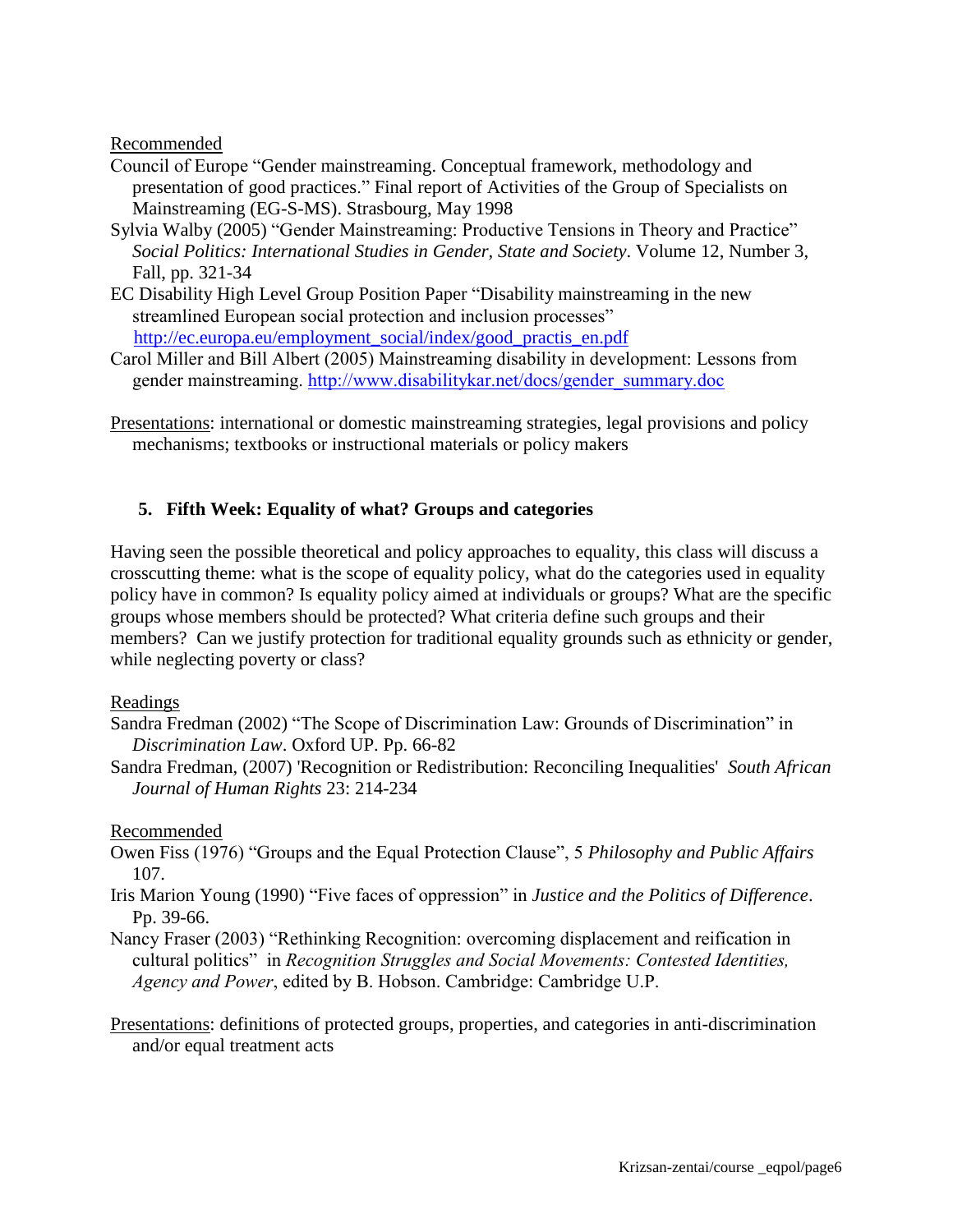# **III. Specific grounds of equality**

Having discussed the more general approaches to equality, the course will turn to discuss the specifics of the different grounds of inequality. The main question addressed in this part of the course will be: Can different inequality grounds be handled together theoretically and by policy? Are there any specifics of the different inequality grounds that merit special attention? Should the holders of multiple intersecting inequalities be treated as worth of specific consideration?

# **6. Sixth Week: Gender Equality**

We will specifically discuss how gender inequality is different from racial inequality and what constitutes its specificity, if anything. The main issues to be discussed will revolve around the concepts of sameness and difference and how these construct the understanding of gender inequality. We will address the problem of inequality in the private – family –sphere and how it impacts on gender inequality and we will discuss the issue of sexual violence as another issue that is particularly relevant if gender inequality and discrimination is to be understood. Discussion should also touch on whether sexual harassment is specific to gender equality or whether harassment cuts across all equality grounds.

#### Readings

- Sandra Fredman and Erika Szyszczak (1992) "The Interaction of Race and Gender" in *Discrimination and the Limits of the Law* edited by Bob Hepple and Erika Szyszczak. Mansell Publishing, London. Pp. 214-227
- Judith Squires (1999) "Equality" in *Gender in Political Theory.* Polity Press. Pp. 115-139
- Catherine MacKinnon "Equality Remade: Violence against Women" in *Are Women Human?* Harvard UP.2006. Pp. 105-111

#### Recommended

- Richard J Townshend-Smith (1998) "Sexual and Racial Harassment" in *Discrimination Law*. Cavendish. Pp. 225-258
- Jane Lewis and Susanna Guillari (2006) "The Adult-worker-model Family and the Gender Equality". In: S. Razavi and S. Hassim, eds*: Gender and Social Policy in a Global Context*. NY: Palgrave MacMillan: 173-190.
- Presentation: legislations and strategies to control gender based violence; regulations on sexual harassment legislation; general gender equality strategies

# **7. Seventh Week: Ethnicity and Race**

Specifics of inequality on grounds of race or ethnicity will be discussed as structural forms of discrimination typical for this ground, such as segregation in different social fields, and the idea of multiculturalism which constructs the concept of equality along the diversity of ethnic groups. The issue of segregation will be discussed through two groundbreaking United States Supreme Court cases on segregation, pro- and contra, with references to the European case of Roma segregation. For multiculturalism we will discuss Kymlicka's arguments on how cultural diversity is an integral part of individual freedom and autonomy.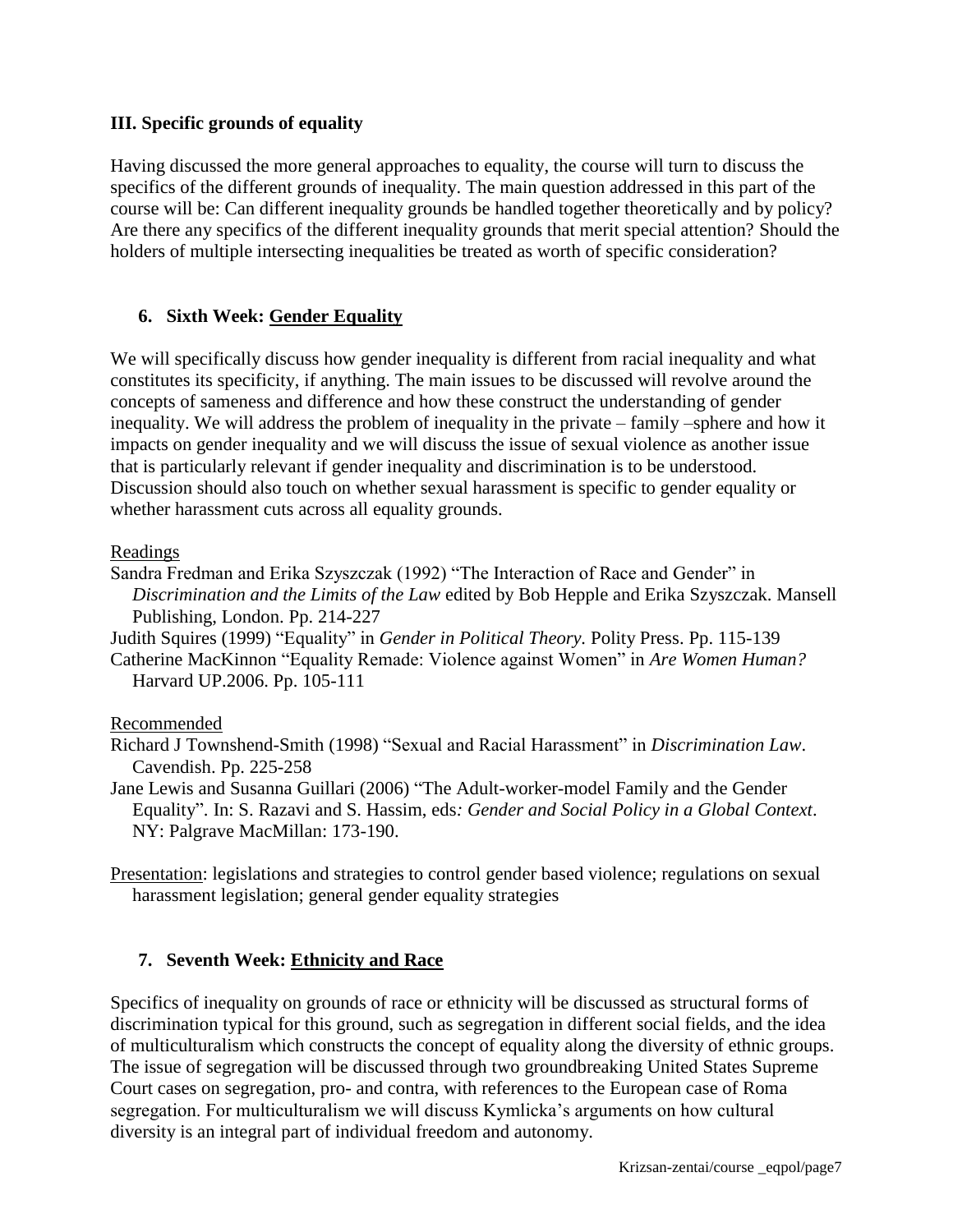Readings

Plessy v. Ferguson 163 US 537 (1896) Brown v. Board of Education of Topeka 347 US 483 (1954) Kymlicka, Will (1995) "Freedom and Culture" in *Multicultural Citizenship.* Oxford UP: 75-106

### Recommended

Charles Taylor (1992) *Multiculturalism and the Politics of Recognition*, Princeton University Press.

Ch. Lawrence III, (1987) "The Id, the Ego, and Equal Protection: Reckoning With Unconscious Racism", *Stanford L. R.*, vol. 39, at 317.

Owen Fiss (1977) "School Desegregation: The Uncertain Path of the Law" in *Equality and Preferential Treatment* edited by M. Cohen, T. Nagel, T. Scanlon. P. 155-191

Lilla Farkas (2007) *Segregation of Roma Children in Education. Addressing Structural Discrimination through the Race Equality Directive*. European Commission. DG Employment, Social Affairs and Equal Opportunities.

[http://ec.europa.eu/employment\\_social/fundamental\\_rights/pdf/legnet/seg07\\_en.pdf](http://ec.europa.eu/employment_social/fundamental_rights/pdf/legnet/seg07_en.pdf)

Presentations: anti-segregation related green papers, legal measures; integration driven policy packages

# **8. Eighth Week: Disability**

The main question to be answered this week is: how inequality on grounds of disability, a relative newcomer to equality policy, is different than classical grounds of race and gender? We will look at the process of transforming a mainly medicalized, social welfare grounded approach to disadvantage caused by disability to a human rights approach. Along this wider policy shift, we will also discuss the concept most specific to disability discrimination, namely reasonable accommodation. It will be examined if reasonable accommodation can be conducive to the right to be free from discrimination or it can rather be seen as an issue of positive action.

#### Readings

Sandra Fredman (2005) "Disability Equality: A Challenge to the Existing Anti-Discrimination Paradigm?" in *Disability Rights in Europe: From Theory to Practice* edited by A. Lawson and C. Hart Publishing, Oxford. Pp. 199-218

#### Recommended

Lisa Waddington (2001) "Evolving Disability Policies: From Social-Welfare to Human Rights. An International Trend from a European Perspective", 19/2 *NQHR*

Lisa Waddington and Aart Hendriks (2002) "The Expanding Concept of Employment Discrimination in Europe: From Direct and Indirect Discrimination to Reasonable Accommodation Discrimination", 18/3 *IJCLLIR*, p. 403

Presentations: disability laws, strategies, policy programs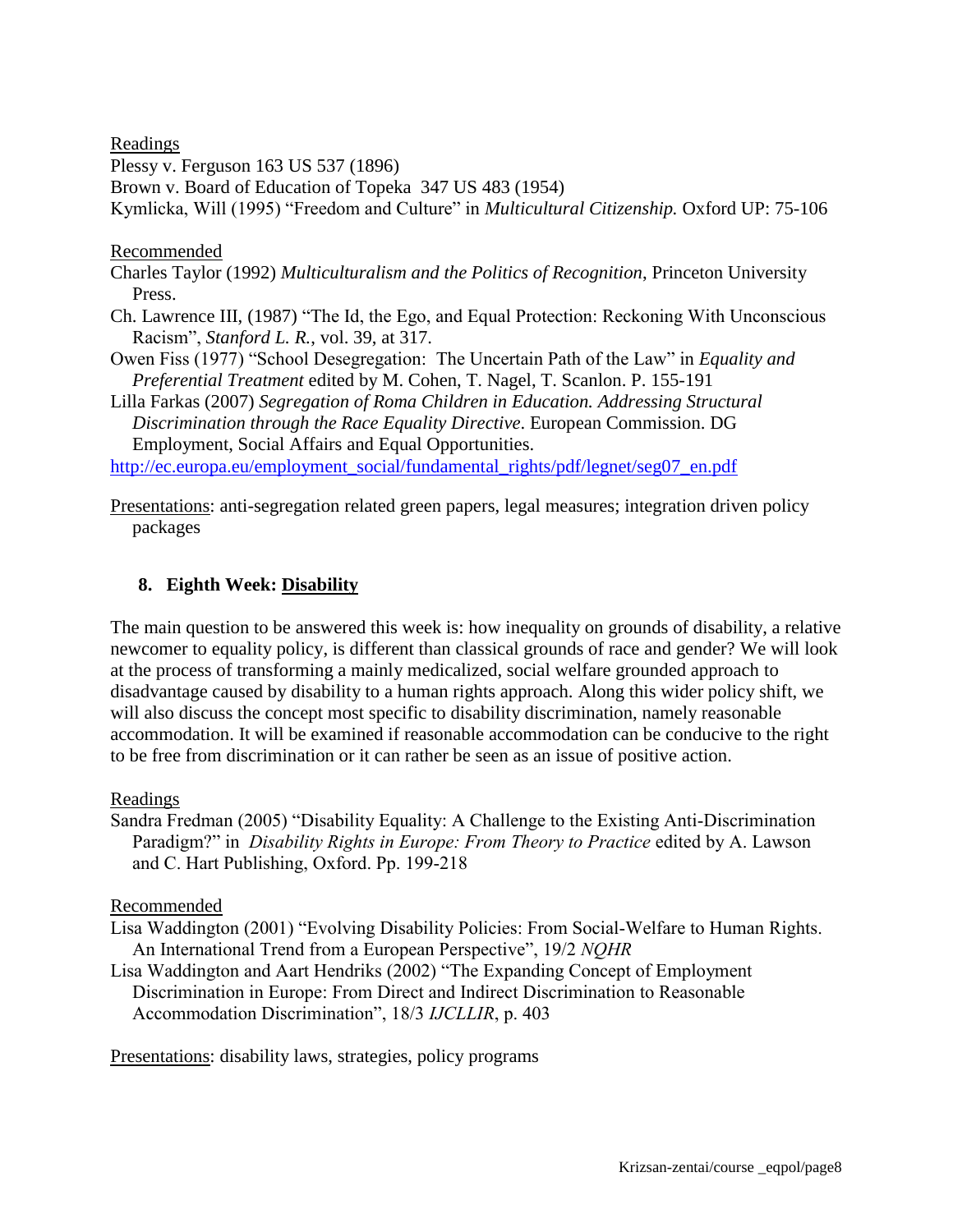# **9. Ninth Week: Intersectionality, Competing Inequalities**

Having seen the commonalities of equality policy on different grounds and than the specifics of each ground, this week we will move on to understand what happens if inequality grounds intersect: what are the consequences of intersectionality for categories and for group boundaries and how does the concept impact on policy answers? Both structural and political intersectionality will be discussed.

### Reading

Kimberle Crenshaw (1991) Mapping the Margins: Intersectionality, Identity Politics, and Violence against Women of Color**.** *Stanford Law Review*, Vol. 43, No. 6: 1241-1299

### Recommended

- Kimberle Crenshaw (1989) "Demarginalizing the Intersection of Race and Sex: A Black Feminist Critique of Antidiscrimination Doctrine, Feminist Theory and Antiracist Politics". University of Chicago Legal Forum: 139-67
- Ange-Marie Hancock (2007) "When Multiplication Doesn"t Equal Quick Addition: Examining Intersectionality as a Research Paradigm", *Perspectives on Politics* 5 (1), 63-79.
- Mieke Verloo (2006) Multiple Inequalities, Intersectionality and the European Union. *European Journal of Women Studies*. Vol. 13(3):211-228 <http://www.genet.ac.uk/workpapers/GeNet2007p25.pdf>

Presentations: re-reading of previously analyzed policy measures with an eye on intersectionality

# **IV. Equality policy-making**

This final part of the course will look into equality policy processes investigating specifically the three main levels where equality policy is made, contested and implemented, and the way in which these three levels interact.

# **10. Tenth Week: International and Regional Level**

A very important level for shaping and diffusing equality norms is the international level. This week we will look at international intergovernmental instruments and mechanisms influencing equality policy at national level. We will particularly look at UN legal instruments and implementation mechanisms such as the race, gender and disability rights related conventions and their enforcement mechanisms; and the EU level instruments defining equality policy and impacting on national states.

#### Readings

- Jo Shaw (2005) "Mainstreaming Equality and Diversity in the European Union'. *[Current Legal](http://www.oup.co.uk/law/yearbooks/yearbook-legalprob)  [Problems](http://www.oup.co.uk/law/yearbooks/yearbook-legalprob)*. Vol 58: 255-312
- Susanne Zwingel (2005) From intergovernmental negotiations to (sub)national change. A transnational perspective on the impact of CEDAW. *International Feminist Journal of Politics* 7:3, 400-424.

Recommended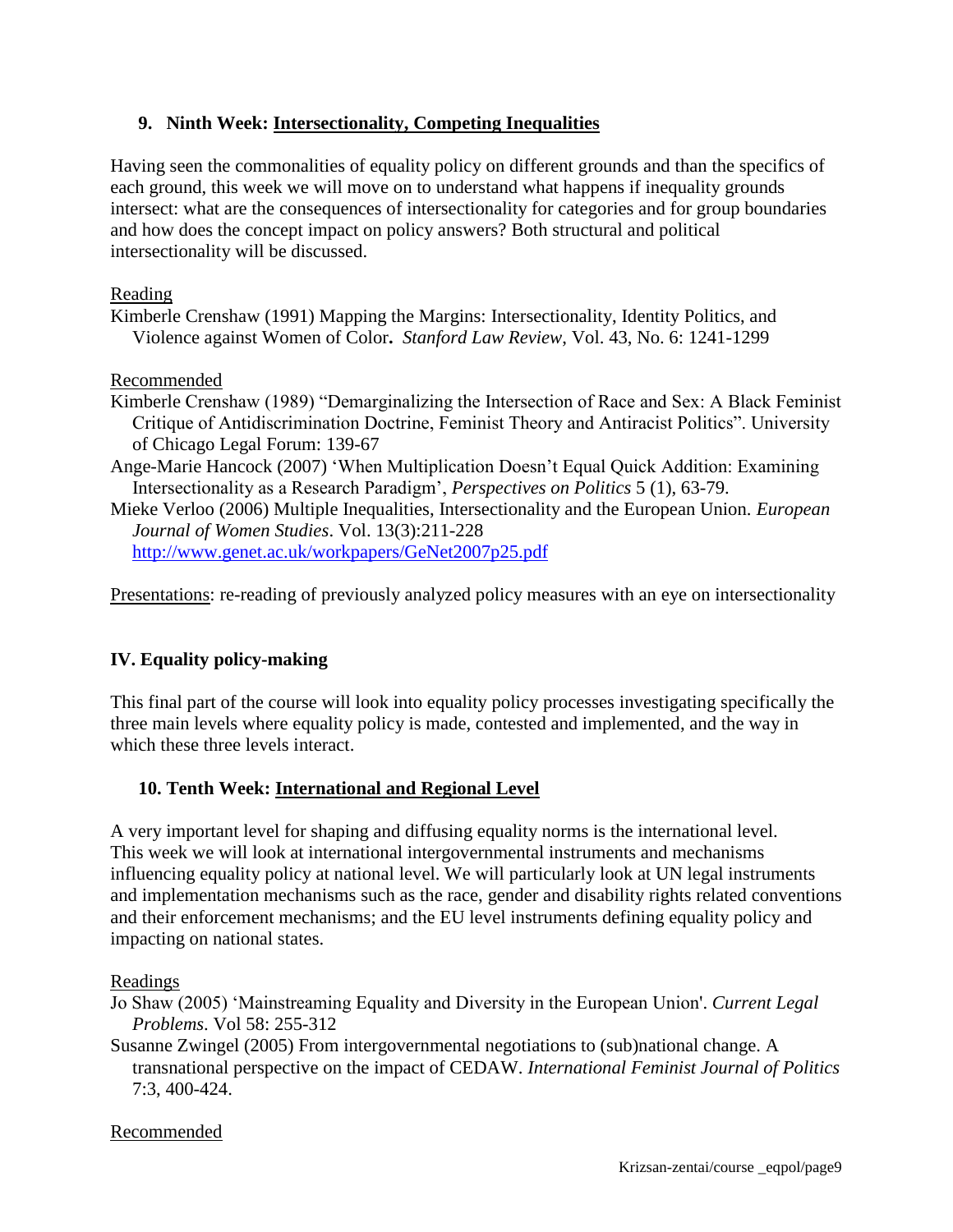- Christopher McCrudden (2001) "International and European Norms Regarding National Legal Remedies for Racial Equality" in *Discrimination and Human Rights. The Case of Racism* edited by Sandra Fredman. Oxford UP. Pp.251-307.
- Charlotte Bretherton (2001) "Gender mainstreaming and EU enlargement: swimming against the tide?" *Journal of European Public Policy* 8:1 February: 60–81
- Presentations: international mechanisms, instruments on any relevant ground in which major shift or debate occurred in the last 10-15 years.

# **11. Eleventh Week: State Level**

Our focus will be on institutions giving voice and presence to groups protected by equality policies, such as regulatory agencies and enforcement agencies. The main question will be: (a) whether traditional democratic institutions and rights enforcement institutions are sufficient and adequate to protect, implement and enforce equality rights or specialized enforcement and regulatory agencies are needed; (b) to what extent such institutions can give voice and representation to protected groups in a legitimate way. Institutions for political representation, most specifically quota and districting, providing presence for protected group will be also discussed.

#### Readings

- Martin MacEwen ed. (1997) *Anti-Discrimination Law Enforcement. A Comparative Perspective.* Introductory chapter. Ashgate Aldershot. Pp.1-30.
- Judith Squires (2008) "Intersecting Inequalities: Reflecting on the Subjects and Objects of Equality". In *The Political Quarterly*, Vol. 79, No. 1, January-March 2008

#### Recommended

- [Dorothy McBride Stetson,](http://www.amazon.com/exec/obidos/search-handle-url/103-0266417-4299864?%5Fencoding=UTF8&search-type=ss&index=books&field-author=Dorothy%20McBride%20Stetson) [Amy G. Mazur](http://www.amazon.com/exec/obidos/search-handle-url/103-0266417-4299864?%5Fencoding=UTF8&search-type=ss&index=books&field-author=Amy%20G.%20Mazur) eds. (1995) *Comparative State Feminism.* Introduction Pp. 1-21 and Conclusion Pp.272-310.
- Carol Bacchi "Arguing for and Against Quotas" in *Women, Quotas and Politics* ed. Drude Dahlerup. Routledge 2006
- Anne Phillips (1998) "From a Politics of Ideas to a Politics of Presence" in Anna Phillips *The Politics of Presence.* Clarendon Press, Oxford. Pp. 1-27
- Joyce Outshoorn and Johanna Kantola eds. (2007*) Changing State Feminism.* Palgrave Macmillan.

Presentations: domestic equality mechanisms (councils, authorities, quota measures, etc.)

# **12. Twelfth Week: Advocacy and Social Movements Promoting Equality**

In the final session we will discuss the essential role of non-governmental advocacy groups and networks (national and international alike) in shaping, implementing and enforcing equality rights and policy in interaction with state and intergovernmental organizations. We will concentrate on the role of public interest litigation, national level non-governmental organizations representing protected groups and transnational advocacy movements.